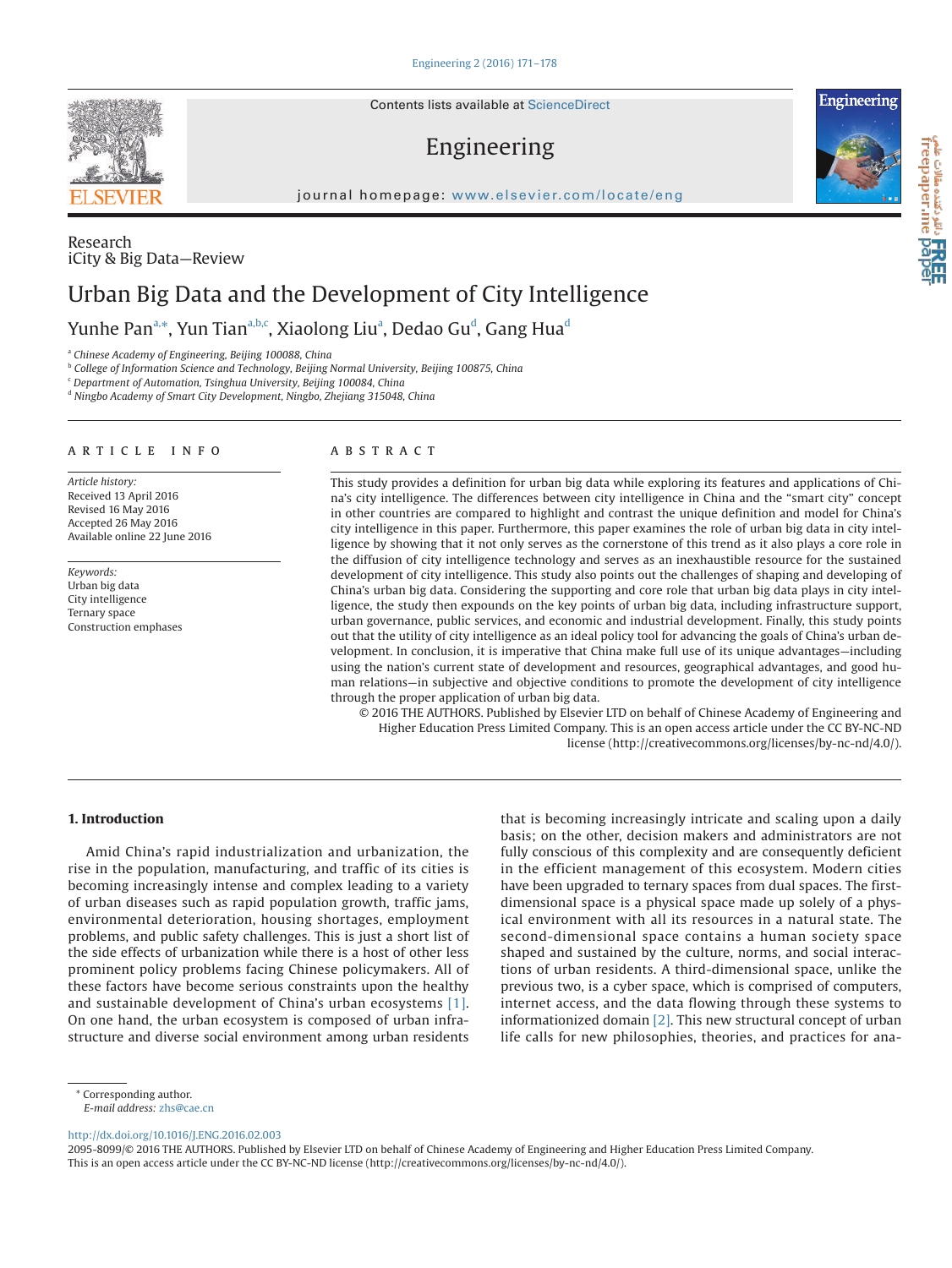lyzing the structures, economic development, and governance problems of urban life in a meaningful and systematical way, to better understand the new direction of the new urban landscape in context of this technological revolution.

The advent of "intelligent city" and "big data" provides new potential platforms for resolving various "urban diseases." Intelligent cities provide an artificial nervous system based upon the blueprints of traditional urban ecosystems, while urban big data describes the physical domain of real objects (buildings, cars, roads, and so on) and social domain of urban residents in real space, all of which has a virtual form that reflects the real forms in first-dimensional space and second-dimensional space. These virtual forms constitute the third-dimensional space: urban big data. Scholar Guojie Li, member of the Chinese Academy of Engineering (CAE), believes that the role of big data is similar to the "Honeybee Model," which is based on the value of having honey bees: The bees improve agricultural output of farms through the pollination of crop plants rather than the honey they produce [3]. Just like the human and non-human resources of cities, urban big data has become an important strategic resource for the development of intelligent city and strategic direction. As a city evolves toward informatization and intelligence, numerous information bases and data centers have been emerging, which should be properly interconnected to form urban big data. Urban big data can be converged, analyzed, and mined with depth via the Internet of Things, cloud computing, and artificial intelligence technology to help people understand the forces guiding the development for each layer of the urban system to assist the government and society with decision-making and urban planning to achieve the goal of intelligent administration of the city. Meanwhile, urban big data will bring about profound changes to the operating mode of various urban sectors, and speed the transformation and upgrading of traditional industries as well as the development of emerging industries. Thus, urban big data is speeding up the development of city intelligence. Specifically, city intelligence is implemented through the combined development of the Internet, Internet of Things, telecommunication networks, radio and television networks, and wireless broadband networks; it is characterized mainly by thorough integration of information technologies and comprehensive applications of big data; it focuses on intelligent technologies, intelligent industries, intelligent services, intelligent administration, and intelligent life; lastly, this transformation is committed to building a new form of urban development that is capable of self-correction and solving critical social, economic, and ecological problems in a more automated and timely fashion [2].

### **2. Overview of urban big data**

# *2.1. Definition and features of urban big data*

Urban big data is a massive amount of dynamic and static data generated from the subjects and objects including various urban facilities, organizations, and individuals, which have been being collected and collated by city governments, public institutions, enterprises, and individuals using a new generation information technologies. Big data can be shared, integrated, analyzed, and mined to give people a deeper understanding of the status of urban operations and help them make more informed decisions on urban administration with a more scientific approach, thereby optimizing the allocation of urban resources, reducing the operating costs of the urban system, and promoting the safe, efficient, green, harmonious, and intelligent development of the cities as a whole. In addition to their general features (e.g., volume, velocity, variety, veracity, and value), urban big data also has the additional

features below:

(1) Hierarchy: For example, electronic medical records are categorized by hospital or region, while medical images are categorized in terms of individual medical devices and hospitals. Meanwhile, health data can be categorized in terms of individuals, hospitalized patients, communities, or health and anti-epidemic authorities. The hierarchy of urban big data deeply reflects the organizational hierarchy of a city's physical and social systems.

(2) Integrity: As an urban system evolves, the data coverage of each subsystem becomes increasingly broad. In recent years, for example, the inclusion of environmental protection data in China's cities has improved rapidly. Due to the rapid improvement of data integrity, urban big data has acquired the capacity to uncover the overall dynamics of urban development increasingly accurately.

(3) Correlation: Types of urban data are highly correlated with each other. For example, information about urban logistics is included not only in the data of logistics enterprises but also in the data of the manufacturing, commercial, and transport industries, and even in the financial industry. Such correlations can be used, not only for mutual corroboration, but also for cooperative reasoning and mining rules of cities operation.

Due to these general and unique features, urban big data must be applied using a new data processing technology—targeted data extraction based on a target-driven method  $[4]$ . The entire data process, from data acquisition to data processing to data modeling, is automated [5,6]. This occurs as follows: The first step is acquiring and storing the original data, including pattern extraction and filtering the data obtained from the desired data source according to the target requirements and then cleaning and preprocessing the acquired data (i.e., data filling, data optimization, data merging, data normalization, data consistency check, and preliminary organization of diverse data attributes), and establishing the dataset to be processed. The second step is processing and analyzing the dataset (including linear analysis, nonlinear analysis, factor analysis, sequential analysis, linear regression, variable curve analysis, and bivariate statistics), and then categorizing the data and analyzing the inter-data and inter-category relationships via the support vector machine (SVM), Naïve Bayes, random forest, and logistic regression. The third step is identifying the inherent relationships among the categorized data and uncovering the further patterns, rules, and knowledge via an artificial neural network, genetic algorithm, and cross-media algorithm. Finally, the relationships among the variables are explained in an interactive and visual way to express a deeper understanding of the results.

### *2.2. Categorization of urban big data*

Urban big data describes the real-time status of various urban elements, including buildings, streets, pipelines, environments, enterprises, finance, commerce, products, markets, logistics, medicine, culture, education, traffic, public order, and population. As proposed in Ref. [7], urban big data can be categorized into five types: sensor data on urban infrastructure and moving objects, user data on society and humans, governmental administration data, customer and transaction record data, and arts and humanities data. Table 1 lists examples and user groups for the five types.

Urban big data can be categorized in more than one way. In essence, data categorization is not effective without a tree structure, but urban data information is organized using a mesh structure. Therefore, urban big data should be categorized according to the data processing method used and the application objective. The big data on China's cities is typically categorized using the three methods below.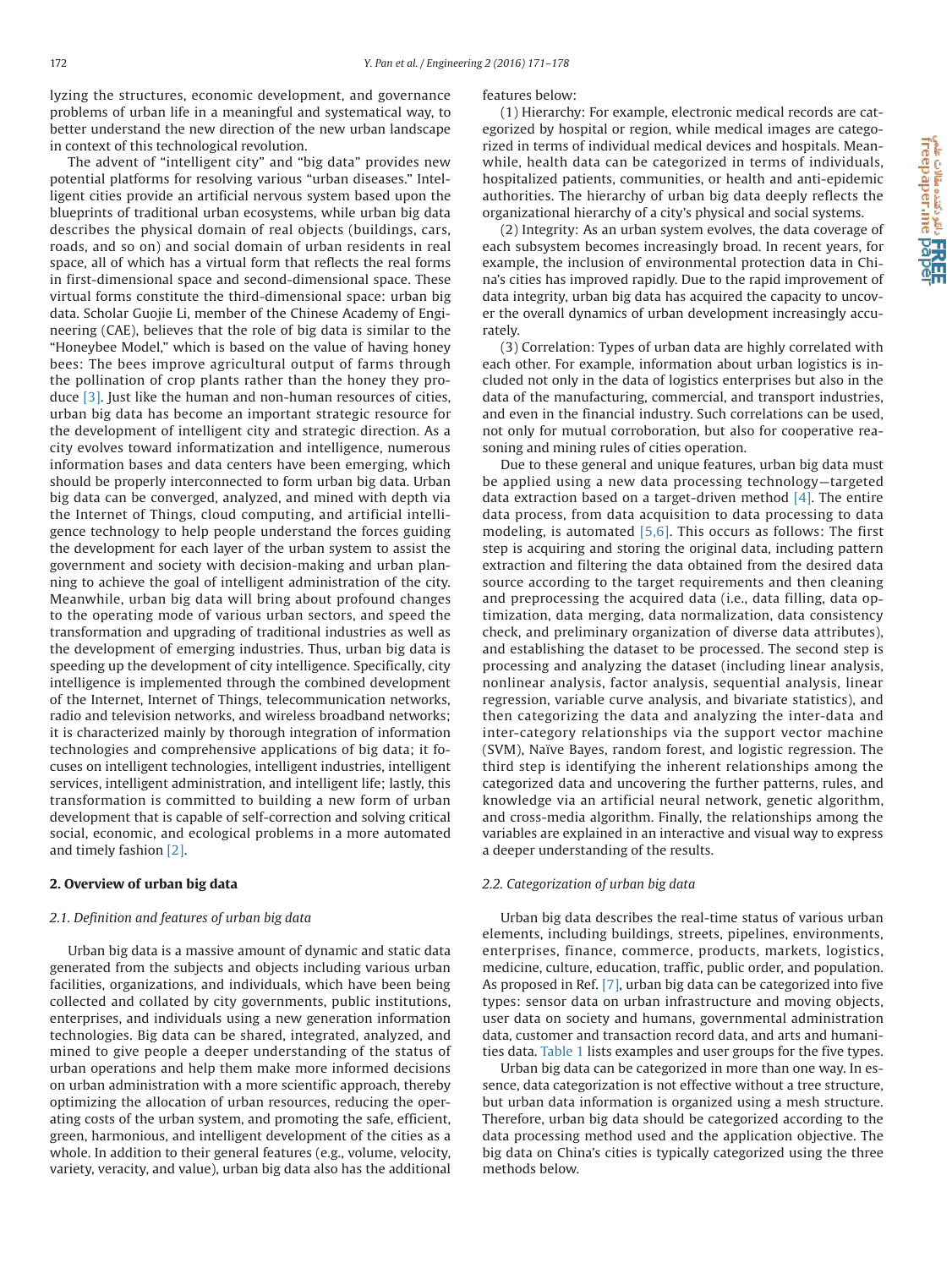#### **Table 1**

Examples and user groups of urban big data for five types.

| Type                                                        | Example                                                                                                                                                                                                                                                                      | User group                                                                                                                                                                                                                                        |
|-------------------------------------------------------------|------------------------------------------------------------------------------------------------------------------------------------------------------------------------------------------------------------------------------------------------------------------------------|---------------------------------------------------------------------------------------------------------------------------------------------------------------------------------------------------------------------------------------------------|
| Sensor data on urban infra-<br>structure and moving objects | Internet of Things; sensor system for managing environments,<br>water, traffic, fuel gas, and buildings; mobile phone; monitoring<br>camera                                                                                                                                  | Public and private urban operation and management organi-<br>zation, independent information & communication technology<br>(ICT) development personnel, engineering science researchers                                                           |
| User data on society and<br>humans                          | Participatory sensing system, social media, network use, global<br>positioning system (GPS), and online social network                                                                                                                                                       | Private enterprises, customer-centered public organizations,<br>independent developers, data science and urban social science<br>researchers                                                                                                      |
| Governmental administration<br>data                         | Public administration data on transactions, taxes and revenues,<br>payment and registration; basic public data on population, traf-<br>fic, lands, housing, and geography; confidential micro-data on<br>personal employment, medical treatment, welfare, and educa-<br>tion | Public data: innovators, hackers, and researchers<br>Confidential data: governmental data institutions, urban social<br>scientists who are committed to research on economic and so-<br>cial policies, and public health and medicine researchers |
| Customer and transaction<br>record data                     | Storage card and business records; fleet management system;<br>customer data; data on public utilities and financial institutions;<br>product purchase and service agreement                                                                                                 | Private enterprises, public institutions, independent developers,<br>and data science and urban social science researchers                                                                                                                        |
| Arts and humanities data                                    | Text, image, audio, video, language data, artistic and material<br>culture, digital object, and other media                                                                                                                                                                  | Urban designers; historical, artistic, architectural, and digital<br>humanities organizations; community organizations; data sci-<br>entists and developers; and private organizations                                                            |

(1) Supply side of urban functions: Urban big data is categorized in terms of the urban administration systems—that is, the clustering systems of existing urban hierarchy data. This categorization method promotes organizational development.

(2) Demand side of municipal services: Urban big data is categorized in terms of the stakeholders (e.g., residents, enterprises, non-profit institutions, and governmental organs). Urban big data can be further categorized, thus deriving various urban application service systems. This categorization method serves to promote applications.

(3) According to the reason for urban data generation: For example, urban big data may be categorized into sensor data based on the urban physical system, data from the economic activities of urban actors, data on the social activities of urban individuals and organizations, data on the scientific and educational activities of urban populations and actors, and data on urban life.

#### *2.3. Applications of urban big data in urban development*

The advent of urban big data provides not only a new approach to the in-depth study of urban operations and development [8-11], but also a new opportunity to renew the competitive advantage of cities [12]. In the context of rapid global informatization, big data has become a vital strategic resource for every city. Strengthening urban competitiveness requires that every city make full use of its advantages in scale, quality, and applications, to tap into and unleash the potential value of data resources, and improve the socioeconomic benefits of big data. Meanwhile, big data has also become a new driving force of urban economic transformation [13]. Specifically, big data plays an important role in the following: ① promoting web-based sharing, intensive integration, and collaborative utilization of production factors; ② facilitating innovation in the business and circulation modes for production materials, technologies, human resources, and funds; and ③ improving enterprises' core value and strengths. In addition, the use of big data constantly gives birth to new business patterns and new economic growth points. Last, but not least, big data provides a new way to improve the administrative capacity of governments [14]. Using big data can reveal the latent relationships beyond the reach of traditional technological methods for identifying correlations among seemingly unrelated knowledge and transform such information into new knowledge—and diagnose and evaluate urban development via qualitative and quantitative analysis. Accordingly, big data helps governments improve their data-driven decision-making ability and provide a new means of solving complex social problems.

In essence, using urban big data to explore the urban mode and urbanization process is to analyze, visualize, and understand urban big data and interpret both structured and unstructured data in order to enhance the dynamic management of urban resources, knowledge creation, and in-depth analysis of the urban mode and urbanization process, the effective participation of urban residents, and reasonable urban planning and scientific analysis of urban policies. Fig. 1 shows the relationships among the objectives, methods, and applications of urban big data.

#### **3. Urban big data promoting city intelligence**

Originally proposed by IBM in 2008, the "smart city" concept focuses on measurement, interconnection, and intelligence [15], aiming to apply specific information technology (IT) systems to the urban administration toolbox. This concept is suitable for the developed countries of Europe and North America whereas urbanization, industrialization, and agricultural modernization have been successfully accomplished. Smart cities of the developed countries are developing mainly in the fields of government



**Fig. 1.** Relationships among the objectives, methods, and applications of urban big data.

**ا REE**<br>freepaper.me pape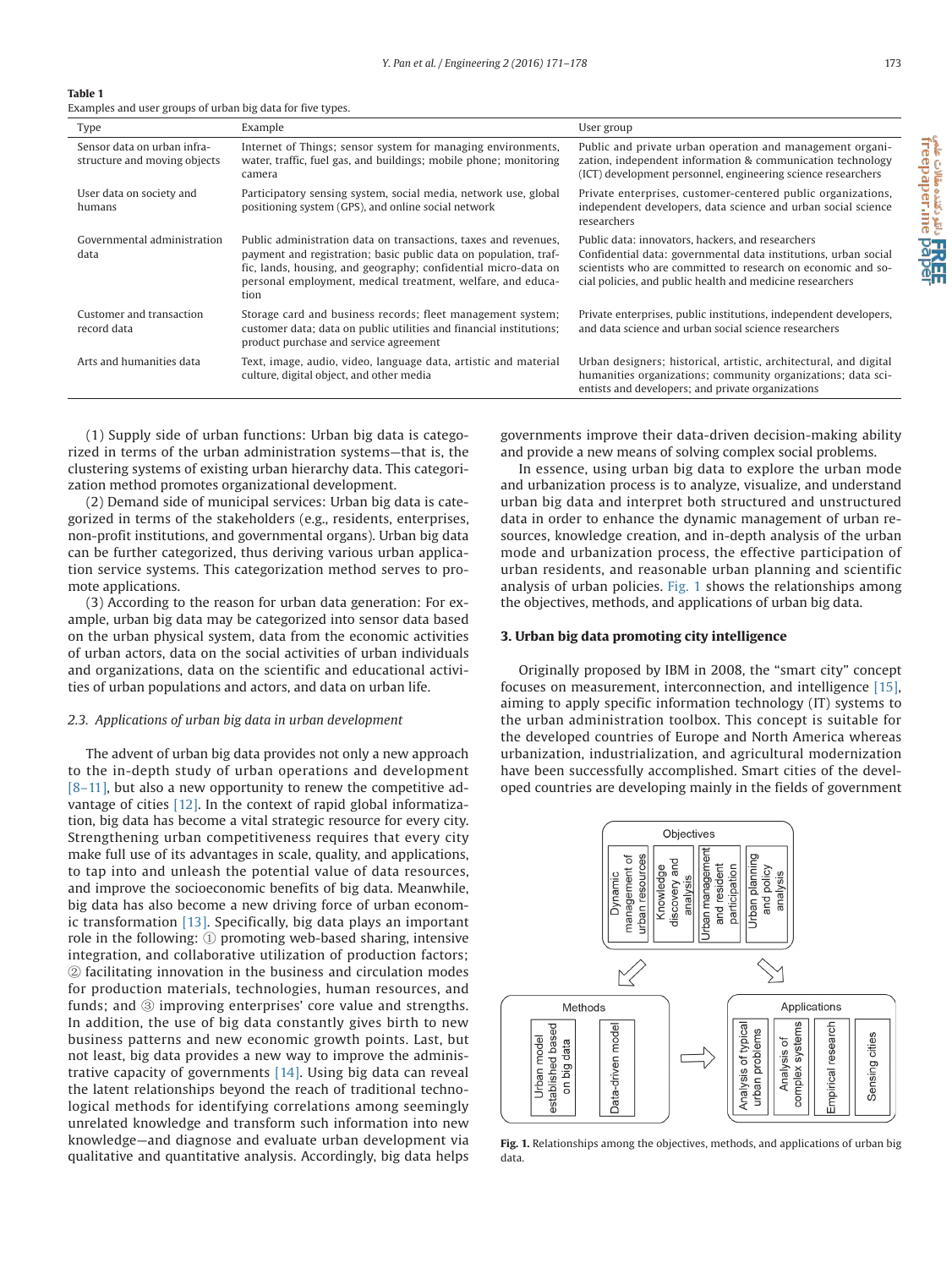administration and intelligent services [16,17]. However, the mayors of China's cities must perform far more administrative functions and are responsible for more things than the mayors of cities in developed countries. In addition, China is at the apex of its industrialization, informatization, and urbanization while facing a range of puzzles and problems unique in both quality and quantity. As a result, China is following a city intelligence development path different from that of developed countries as shown in Fig. 2. Obviously, the development roadmap for smart cities in developed countries is not an appropriate solution for the diverse problems being encountered in China's urban development process.

Promoting city intelligence is the process of developing intelligent cities with the aim of developing the urban ternary space (comprising urban physical facilities, human society, and urban data) with a scientific approach based on the intelligence consolidated from citizens, enterprises, and governments. The key is to artfully dispatch comprehensive urban resources reasonably, op-



**Fig. 2.** Comparison between China and developed countries of Europe and North America in the development of informatization, urbanization, and industrialization.

timize urban economic development, urban construction and administration, improve urban development and citizens' lives constantly, and satisfy urban citizens' current and future needs more effectively [2]. The development of city intelligence is a process from decentralization to centralization and from the surface to the depths. An appropriate starting point for building an intelligent city is implementing an intelligent application system based on the existing urban data. The subsequent tasks are enhancing the automated datafication of the physical urban infrastructure that gradually integrates and shares data with innovation in the applications of urban big data. The aim is to promote the deep development of macro decision-making and micro services and to promote industrial upgrading. Therefore, the applications of urban big data serve to advance city intelligence from a local level to a systematic and global level and produce the city intelligence suited to the users' economic, social, and ecological needs. As shown in Fig. 3, the development model for city intelligence and urban big data comprises five parts: infrastructural support system, application system, industrial system, index system, and operation assurance system.

The development process occurs as follows: ① Massive amounts of structured and unstructured data are generated from urban sources, and consolidated into a unified urban data platform, thus generating an urban foundational and comprehensive database; ② by correlating, integrating, cleaning, processing, analyzing, mining, and visualizing the massive amounts of data, valuable information is obtained that can reflect the more objective course of events in cities to satisfy the needs of governmental affairs, commerce, and urban administration and improve the capacities for decision-making, knowledge discovery, and process optimization; ③ the transformation and upgrading of other industries are promoted alongside the development of the big data industry (e.g., data acquisition, data analysis, and data exchange), and the development of urban informatization and intelligence is quickened; and  $\Phi$  indexes suitable for measuring the develop-



**Fig. 3.** Development model for city intelligence and urban big data.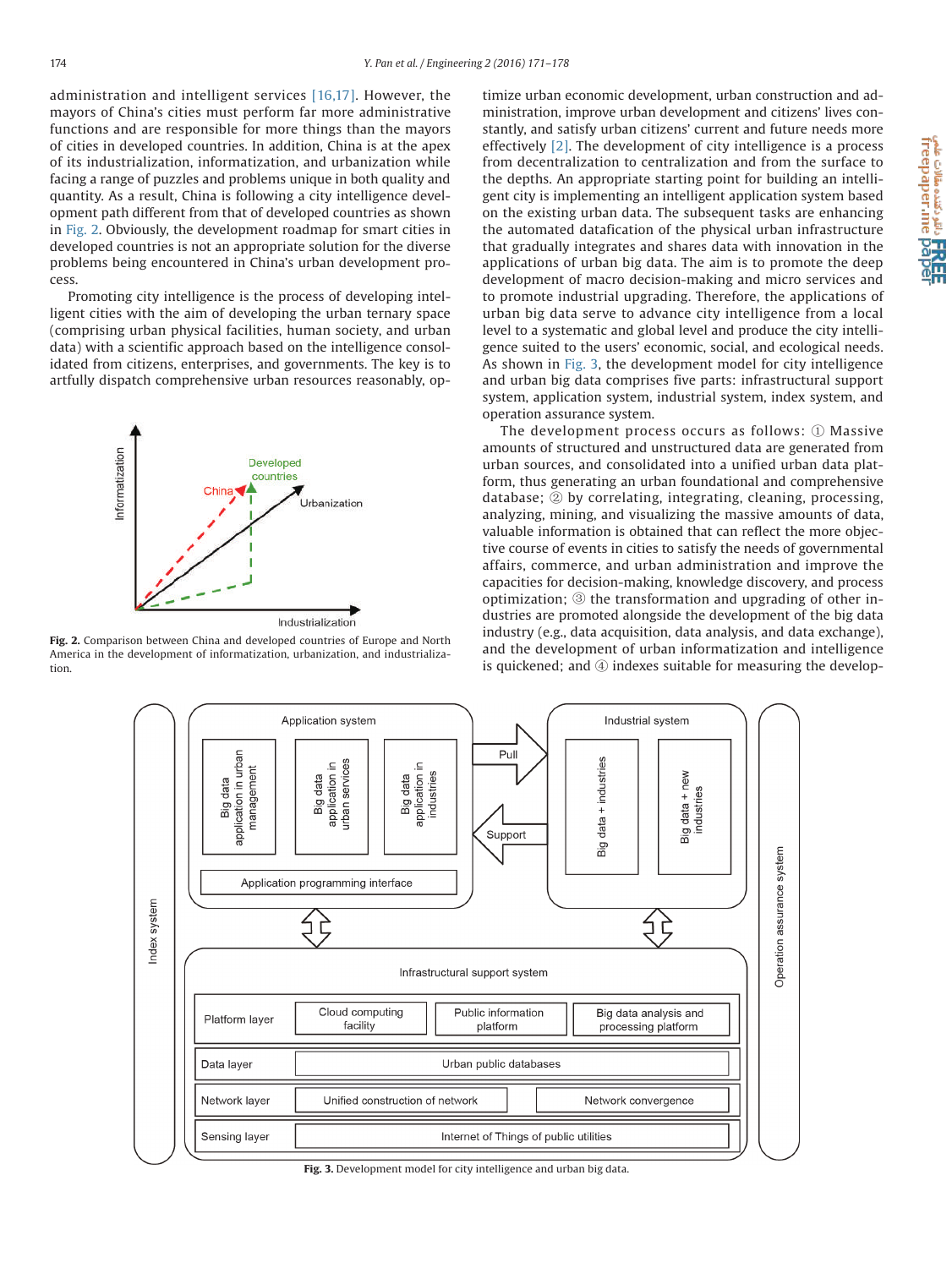ment effect and level of urban big data are created, and a big data operation assurance mechanism is developed to ensure the stable and reliable operation of the urban big data service architecture.

# *3.1. Urban big data is the cornerstone of and core element in city intelligence*

Urban big data is derived from interchanging and integrating the data generated during the operations of numerous physical facilities and human activities in a city. Using appropriate processing and analysis technologies, this data can be used to extrapolate various complex relationships in the operating status of physical facilities, trends in industrial and economic developments, and the status, relationships, and rules of citizen health, education, science and technology, and culture. Therefore, urban big data not only lays down basic information for understanding a whole city, but also plays a core role in promoting city intelligence. Fig. 4 shows the infrastructural support model for urban big data. The sensing layer detects and acquires urban data via the Internet of Things. The network layer focuses on unified network construction and information convergence. The data layer collates the large amount of data generated by the Internet of Things and

**CALE CONGALISTION PRACTICE**<br>freepaper.me **paper** 



**Fig. 4.** Infrastructural support model for urban big data.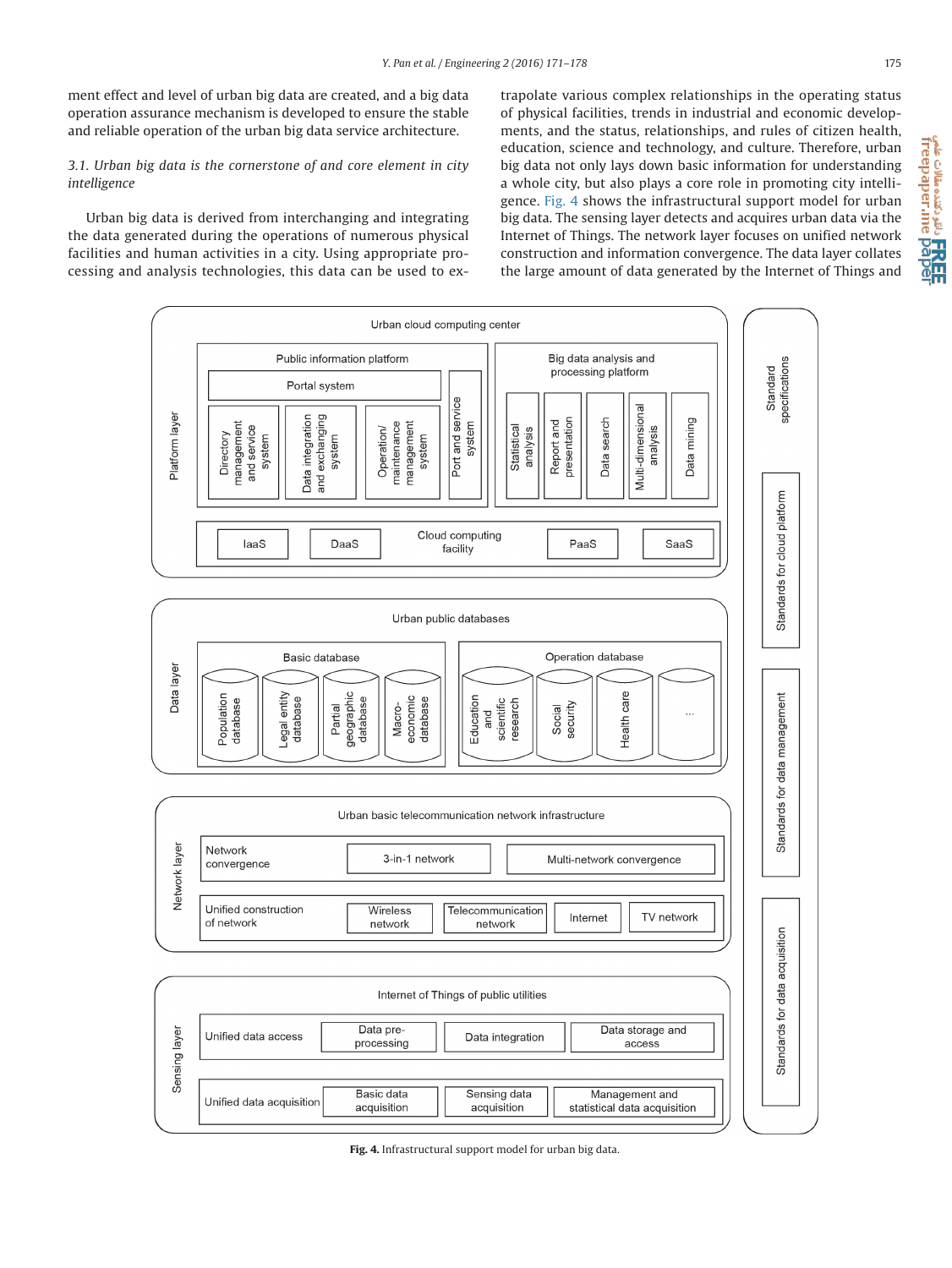information systems, thus generating an urban public database. The platform layer mainly comprises various cloud computing facilities, a public information platform, and a big data analysis and processing platform.

The key to advancing the multitude of urban interaction and sustainable development of the ternary world that comprises cyber space, physical space, and human space (CPH) uses the big data approach and technology to facilitate the informatization of the urban physical world with the following effects: breaking through information barriers; fostering an open access to the data flow, capital flow, and human resources; scientifically automating and regulating the urban physical facilities; promoting a reasonable and efficient circulation of people, material, capital, and technology; helping to solve the contradictions between urban development and environments, resources, and space; and building new-style future cities to meet the needs of citizens, enterprises, and governments.

# *3.2. Urban big data as an inexhaustible resource and intelligence for the sustainable development of city intelligence*

The use of big data is speeding the integration between ITs and diverse industrial sectors, giving birth to new forms of business and further opening up the development space of the IT industry. In its development process, city intelligence needs to be continuously improved by reactivating existing data resources and making full use of big data increments. Urban big data plays an important role in revealing the essential nature of typical urban diseases, analyzing complex systems, conducting empirical urban research, and sensing the cities collaboratively. Using urban big data is also an important starting point for solving various urban problems. In urban planning, urban big data provides powerful decision-making support via the mining of information on the natural status (including geography, meteorology, and environments) and societal information (including economy, society, culture, and population) for cities, increasing the scientific approach and foresight of urban administration. The applications in terms of urban planning focus on infrastructure construction, traffic administration, public facilities, and public security [18,19]. City intelligence enables data sharing; the databases of different governmental departments can be interconnected and interoperable at an efficient level. Thus, inter-departmental collaboration and governmental efficiency is significantly improved while reducing the administrative costs of governance [20]. Big data lays the foundation for the prospective "smart" life and allows people to create personalized archives and manage their daily affairs, personal health, routines, shopping, and travel intelligently. Furthermore, using big data strengthens the link between public services and personal lives and provides a variety of applications (e.g., information inquiry, content delivery, and mobile payment) for medicine and health, education and training, traffic, and safety. In this sense, big data will turn people's simple and planar lives into multi-dimensional ones [21,22] and make city intelligence serve people's livelihoods. Urban big data is used extensively to research and solve diverse urban problems, rapidly becoming a vital bridge and means of promoting the development of city intelligence in China.

# *3.3. Existing problems for developing urban big data in China*

By kick starting out the initial stages of "digital city" and "smart city" projects, most Chinese cities have constructed an information network infrastructure, governmental information integration and sharing platforms, and intelligent application systems. They have also developed an information economy and

accumulated a large quantity of urban data resources, thus laying a firm foundation for the further development of city intelligence. However, the rapid development of urban big data is also confronted by various challenges, including: ① The existing operating mechanisms presents certain difficulties for data integration and sharing; ② no standard laws or regulation systems for governing information security and sharing have been promulgated; ③ technological innovations lag behind the development of big data; ④ the ambiguous business mode affects the sustainable development of big data; and ⑤ the shortage of qualified human resources constrains the development of big data.

# **4. Key points of urban big data development**

China actively encourages the development of big data and the construction of intelligent cities. Local governments attach great importance to the development of an information economy. In this context, it is necessary to correctly examine the relationship between decentralization and centralization during the development of urban big data and stick to a close combination between the various priorities: overall planning, cooperative construction of the systems, and balancing technological-push and demand-pull. Accordingly, the key to the development of city intelligence is enhancing the top-level design for urban big data and defining the key points of urban big data development. In light of China's development model for city intelligence, this study proposes the key points for the development of city intelligence are based on four perspectives: infrastructural support, urban governance, urban services, and economic development (Fig. 5).

# *4.1. Unifying the infrastructural support system of big data*

A city should build an Internet of Things platform for urban public facilities. The technological architecture of this platform is characterized by an integrated service platform and interoperable application modules, while the management system is characterized by professional operations and open services. The platform is intended to dynamically detect the fluctuating changes in the conditions of urban infrastructure (e.g., road facilities, water, electricity and fuel gas, and underground pipelines), be well-informed about the status and features of urban operation, accurately forecast the development trends of urban elements,



**Fig. 5.** Key points of urban big data development.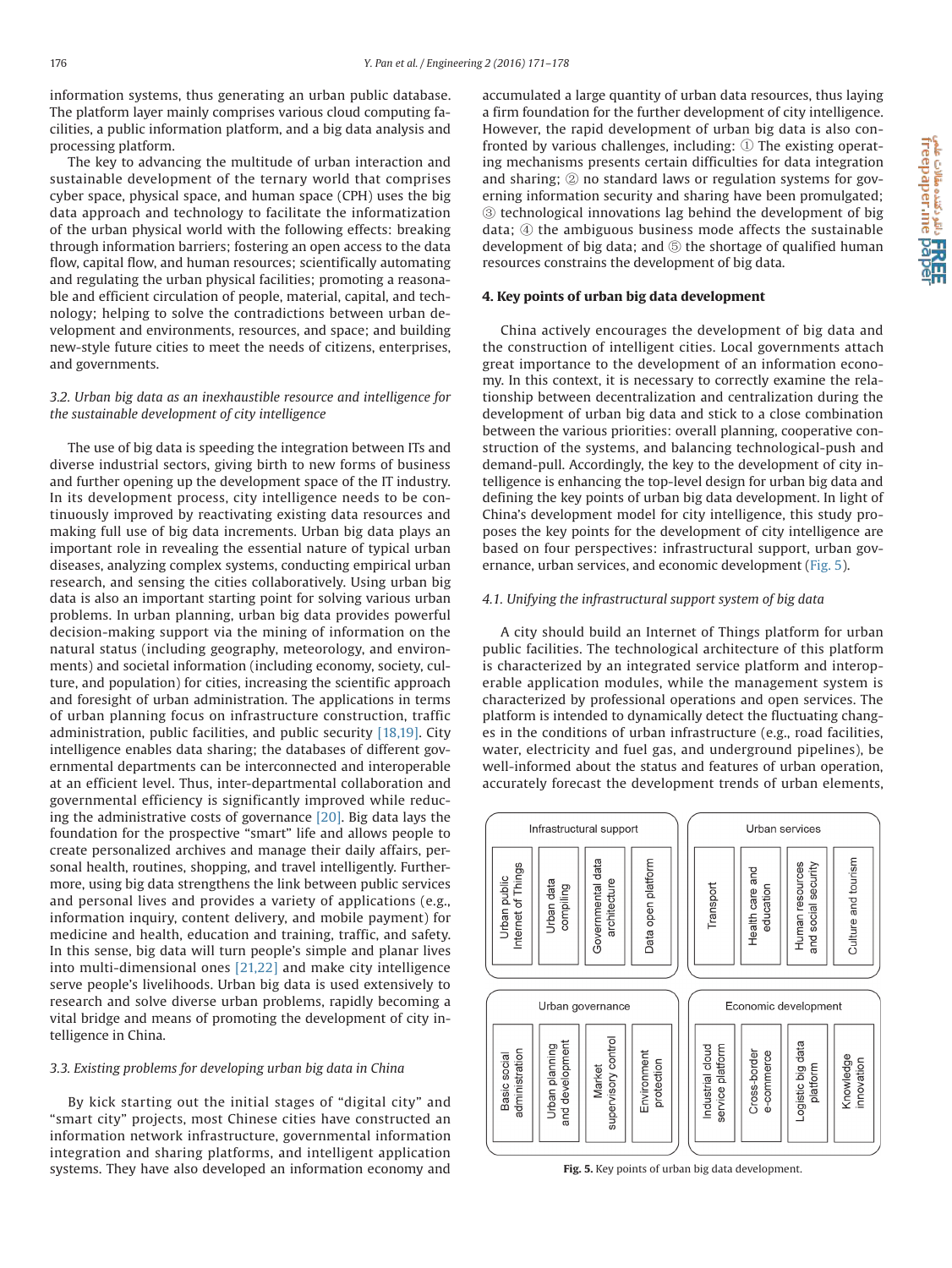and provide powerful decision-making support for urban development. To this end, the city should survey and determine the status quo of the citywide governmental data resources (e.g., types, scale, growth rate, ease of sharing, source, and ownership), identify the data directories and data fields that can be prioritized for sharing or opening access to, and list the data that are confidential or involve public security and personal privacy. The city should also build an urban governmental data architecture, and set up an urban data sharing and exchange service hub committed to the cleaning, processing, integration, mining, and sharing of urban governmental data. Backed by a tool platform, the service hub would focus on hierarchical data services under an appropriate mechanism to promote the integration and sharing of governmental and other data resources across the whole city. Finally, the city should build a unified open platform for governmental data—which would be perfect for the management specifications for governmental data resources—and develop a directory and service center allowing the public to access helpful data for everyday living such as personal credit, traffic, medicine, health, employment, social insurance, geography, culture, education, science and technology, resource, agriculture, environments, safety supervision, finance, quality assurance, statistics, meteorology, and commercial paperwork.

### *4.2. Promoting big data applications in urban governance*

Urban governance involves a variety of fields, including public security administration, urban planning and construction, market supervision, and environmental protection. Therefore, it is important to apply big data to urban governance. The big data application platform for grassroots social governance carries data in diverse fields, including civil air security, energy, electricity, environmental protection, health, traffic, municipal administration, water conservancy, safety supervision, meteorology, and earthquakes. Data resources should be mined, analyzed, and applied more deeply so as to identify social administration problems quickly, provide early warning, and solve the problems satisfactorily, thus enhancing the grassroots social governance capacity. To attain multi-planning integration and inter-departmental collaboration, a city should perfect the One-Map database of land resources, build a management platform for space-time big data and real-estate registration information, conduct big data analysis for land resources, develop a unified big data service system for land resources, and build a big data application platform for urban planning in support of inter-departmental collaboration management, so as to provide a powerful support for the whole process—from formulating and reviewing through to the implementation of urban planning. The city should also intensify the credit monitoring of main market players, create public and personal credit databases, and acquire big data on credit covering all credit matters (mainly enterprises, along with individuals and governments) and all categories of credit information, to make urban citizens more credit-conscious and build a favorable credit environment. Finally, the city should improve the layout of the urban environmental quality-monitoring network; develop a real-time merging and analysis platform for the comprehensive monitoring of big data concerning water, soil, garbage, and air pollution; and acquire information on urban environmental quality and pollution sources comprehensively and accurately in real time in order to provide decision-making support for environmental protection. Moreover, the city should build a big data energy management system to improve the efficiency of energy utilization, perfect the resource pricing mechanism, and innovate in energy consumption patterns.

#### *4.3. Speeding the application of big data to urban services*

Urban services are comprised of a variety of fields, such as traffic, medicine, education, social welfare, culture, and tourism. Concerning urban traffic, a city should build a big data traffic application platform that would allow urban citizens to access various kinds of traffic information (including public transport, road condition, taxies, public transport facilities, and road maintenance) in real time. The platform would provide various value-added services (e.g., traffic information service and traffic guidance), aid the optimization of traffic planning, and design to boost transportation efficiency and improving the traffic experience. The city should set up a unified big data health application platform using collected and integrated population data, electronic health archives, and electronic medical records, and develop a big data application system for health care management and services for public health, medical services, medical insurance, and drug supply and management. The city should also encourage enterprises and institutions to develop innovative big data applications for health care, and enhance comprehensive health care services. Concerning social benefits, the city should build an integrated urban-rural big data platform for social relief, social welfare, and social security, encourage data exchange and information-sharing between related departments, and support the application of urban big data to the management of employment status and social security funds, monitoring and controlling medical services by insurance authorities, labor oversight, auditing of internal control, and the formulation of policies for human resources and social security policies—as well as the evaluation of their effects—in order to provide highly personalized and targeted services to the public. Finally, the city should integrate the digital cultural resources available from digital libraries, archives, museums, art galleries, mass culture sites, and technological museums, thus building a comprehensive big data service platform for cultural propagation. To promote tourism, the city should encourage the sharing of tourist information, integrate tourism-related data resources (e.g., public security, traffic, environmental protection, commerce, aviation, postal service, telecommunication, and meteorology), and develop a big data tourism resource pool in cooperation with the main network search engines and online tourist service providers.

# *4.4. Promoting the application of big data to economic and industrial development*

A city should encourage the application of big data to industrial development, cross-border e-commerce, logistics, and technological and knowledge services. To support the development of different industrial sectors, the city should take the following measures: ① build cloud service platforms for key sectors and promote the application of big data resources to research and development (R&D) design, data management, and systematic marketing; ② implement the Internet of Things cloud project "Cloud + Web + End," introduce cloud service enterprises, and develop a cloud engineering industry that provides integrated services such as whole-process overall design, equipment manufacturing, software development, system integration, engineering installation, and network operation and maintenance; ③ optimize the statistical standards for various industrial sectors, improve the efficiency of the acquisition and use of the big data resources of the related industrial sectors, tap the industrial value and potential of data resources, and provide a powerful support for the innovation of R&D systems, the reformation of production management modes, and the conceptualization of industrial value chain systems. Concerning e-commerce, the city should devel-